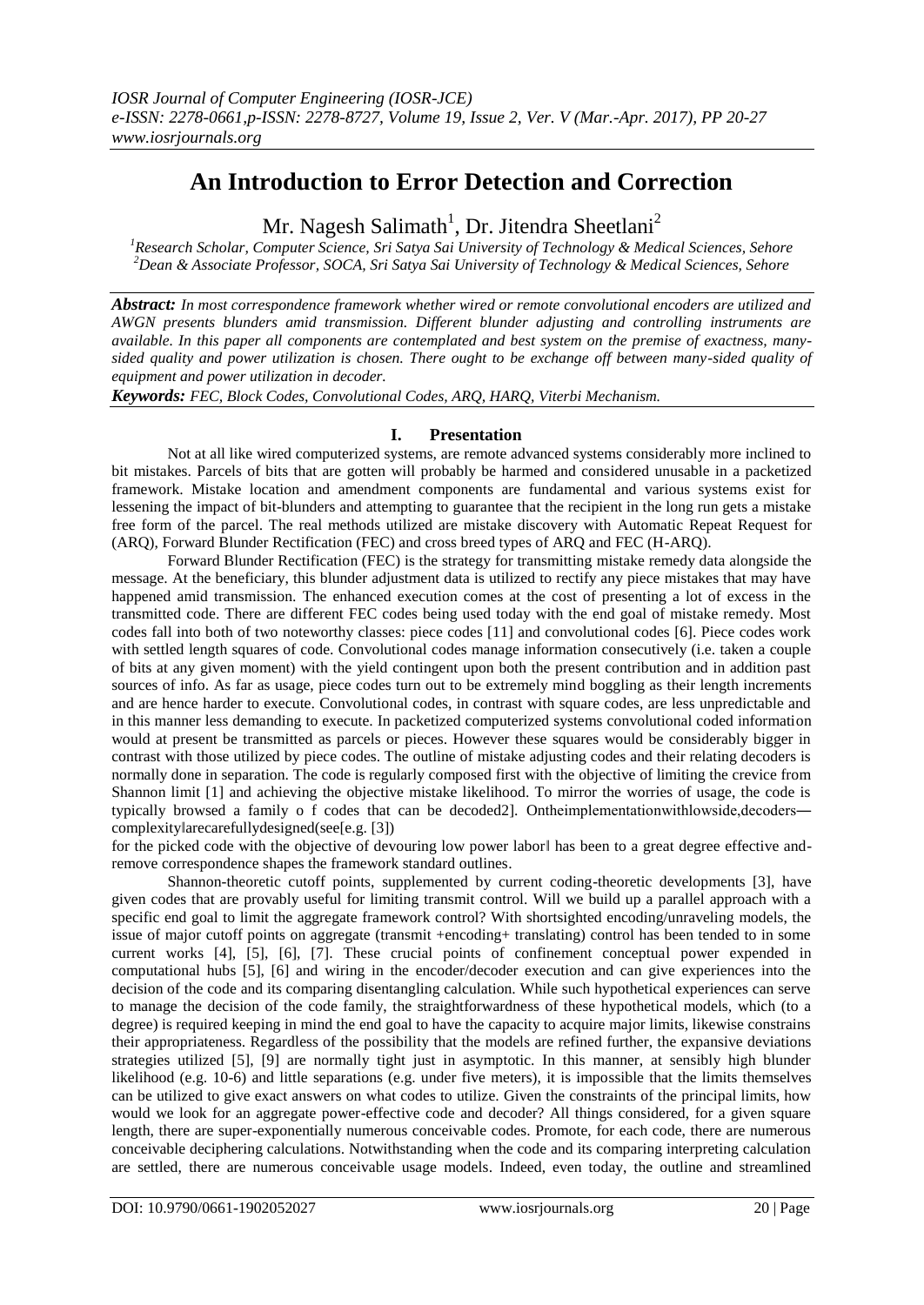execution of only a solitary decoder requires critical exertion. It is thusly infeasible to execute and measure the power utilization of each code and decoder so as to decide the best mix.

Ahead in paper different blunder adjustment and identification procedures are talked about and best interpreting method on the premise of many-sided quality and power productivity has been chosen for our future work.

# **II. Forward Mistake Rectification (Fec)**

Forward Mistake Rectification is a technique used to enhance channel limit by bringing excess information into the message [8]. This excess information permits the recipient to recognize and adjust blunders without the requirement for retransmission of the message. Forward Blunder Redress demonstrates beneficial in boisterous channels when a substantial number of retransmissions would ordinarily be required before a bundle is gotten without mistake. It is additionally utilized as a part of situations where no regressive channel exists from the collector to the transmitter. A mind boggling calculation or capacity is utilized to encode the message with repetitive information. The way toward adding excess information to the message is called channel coding. This encoded message might contain the first data in an unmodified frame. Efficient codes are those that have a bit of the yield straightforwardly taking after the information. Non-deliberate codes are those that don't. It was before trusted that as some level of commotion was available in all correspondence channels, it would not be conceivable to have blunder free interchanges. This conviction was demonstrated wrong by Claude Shannon in 1948. In his paper [8] titled ―A Scientific Hypothesis of Correspondence transmission rate and not the mistake likelihood. As indicated by his hypothesis, each correspondence channel has a limit C (measured in bits every second), and the length of the transmission rate, R (measured in bits every second), is not as much as C, it is conceivable to plan a blunder free interchanges framework utilizing mistake control codes. The now popular Shannon-Hartley hypothesis, depicts how this channel limit can be computed. Be that as it may, Shannon did not portray how such codes might be produced. This prompted an across the board push to create codes that would deliver the little blunder likelihood as anticipated by Shannon. There were two noteworthy classes of codes that were produced, specifically piece codes and convolutional codes.

# **III. Piece Code**

As portrayed by Proakis [10], direct square codes comprise of settled length vectors called code words. Square codes are portrayed utilizing two numbers k and n, and a generator grid or polynomial. The whole number k is the quantity of information bits in the contribution to the square encoder. The whole number n is the aggregate number of bits in the created code word. Additionally, every n bit code word is exceptionally dictated by the k bit input information.

Another parameter used to depict is its weight. This is characterized as the quantity of non zero components in the code word. All in all, each code word has its own weight. On the off chance that all the M code words have measure up to weight it is said to be settled weight code [11]. Hamming Codes and Cyclic Repetition Checks are two generally utilized cases of piece codes. They are depicted beneath.

# **A. Hamming Codes**

A normally known direct Square Code is the Hamming code. Hamming codes can recognize and amend a solitary piece blunder in a square of information. In these codes, each piece is incorporated into an interesting arrangement of equality bits [12]. The nearness and area of a solitary equality bit-mistake can be controlled by breaking down equalities of blends of got bits to create a table of equalities each of which compares to a specific piece blunder mix. This table of mistakes is known as the blunder disorder. In the event that all equalities are right as indicated by this example, it can be presumed that there is not a solitary piece mistake in the message (there might be numerous piece blunders). On the off chance that there are blunders in the equalities brought about by a solitary piece mistake, the mistaken information bit can be found by including the places of the incorrect equalities. While Hamming codes are anything but difficult to actualize, an issue emerges if more than one piece in the got message is incorrect. At times, the mistake might be recognized yet can't be amended. In different cases, the blunder may go undetected bringing about an off base elucidation of transmitted data. Consequently, there is a requirement for more vigorous blunder identification and revision conspires that can recognize and remedy various mistakes in a transmitted message.

# **B. Cyclic codes and Cyclic Excess Checks (CRC)**

Cyclic Codes are direct square codes that can be communicated by the accompanying numerical property. On the off chance that C = [c n-1 cn-2 … c1 c0] is a code expression of a cyclic code, then [c n-2 cn-3 … c0 cn-1], which is gotten by consistently moving every one of the components to one side, is additionally a code word [11]. As such, every cyclic move of a codeword brings about another codeword. This cyclic structure is exceptionally valuable in encoding and interpreting operations since it is anything but difficult to execute in equipment. A cyclic excess check or CRC is an extremely regular type of cyclic code which is utilized for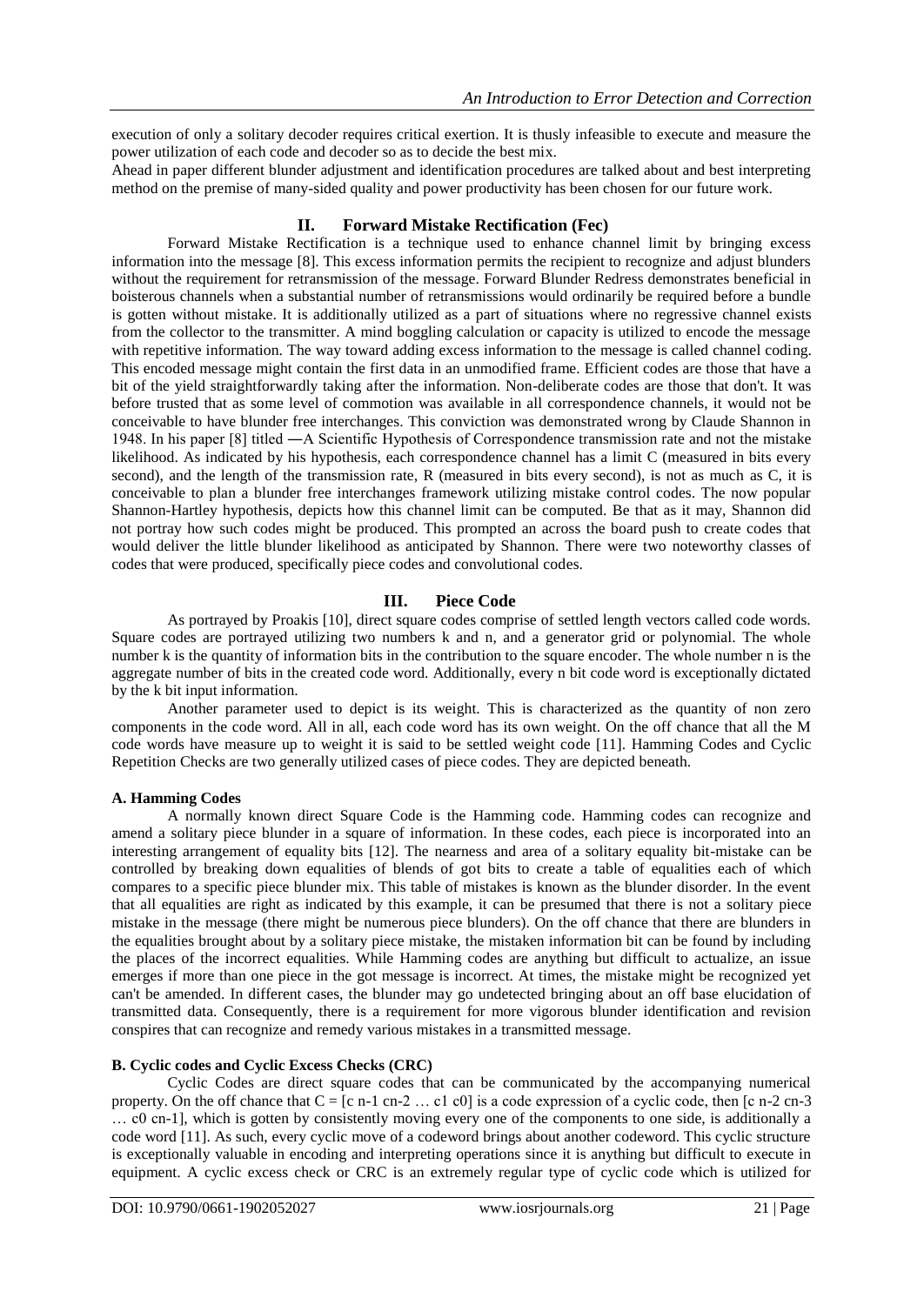blunder recognition purposes in correspondence frameworks. At the transmitter, a capacity is utilized to compute an incentive for the CRC check bits in view of the information to be transmitted. These check bits are transmitted alongside the information to the recipient. The recipient plays out a similar count on the got information and contrasts it and the CRC check bits that it has gotten. On the off chance that they coordinate, it is viewed as that no bit-mistakes have happened amid transmission. While it is feasible for specific examples of blunder to go undetected, a cautious determination of the generator capacity will limit this probability. Utilizing various types of generator polynomials, it is conceivable to utilize CRC's to recognize various types of blunders, for example, all single piece mistakes, all twofold piece blunders, any odd number of blunders, or any burst blunder of length not as much as a specific esteem. Because of these properties, the CRC check is an extremely valuable type of mistake identification.The IEEE 802.11 standard for CRC check polynomial is the CRC-32 [13].

## **IV. Convolutional Codes**

Convolutional codes will be codes that are produced consecutively by passing the data succession through a direct limited state move enlist. A convolutional code is portrayed utilizing three parameters k, n and K. The whole number k speaks to the quantity of info bits for each move of the enroll. The whole number n speaks to the quantity of yield bits created at each move of the enroll. K is a whole number known as imperative length, which speaks to the quantity of k bit stages introduce in the encoding shift enlist [11]. Every conceivable mix of move registers together structures a conceivable condition of the encoder. For a code of requirement length K, there exist 2K-1 conceivable states. Since convolutional codes are handled consecutively, the encoding procedure can begin delivering encoded bits when a couple of bits have been prepared and after that carry on creating bits for whatever length of time that required. Thus, the disentangling procedure can begin when a couple of bits have been gotten. As it were, this implies is that it is not important to sit tight for the whole information to be gotten before interpreting is begun. This makes it perfect in circumstances where the information to be transmitted is long and conceivably even unending, e.g.: telephone discussions.

In packetized computerized systems, even convolutional codes are sent as parcels of information. Notwithstanding, these parcel lengths are generally impressively longer than what might be reasonable for square codes. Moreover, in square codes, every one of the pieces or bundles would be of a similar length. In convolutional codes the bundles may have shifting lengths. There are elective methods for depicting a convolutional code. It can be communicated as a tree graph, a trellis outline or a state chart. With the end goal of this venture, trellis and state outlines are utilized. These two outlines are clarified beneath.

# **A. State Chart**

The condition of the encoder (or decoder) alludes to a conceivable mix of enlist values in the variety of move registers that the encoder (or decoder) is included. A state outline demonstrates all conceivable present conditions of the encoder also all the conceivable state moves that may happen. Keeping in mind the end goal to make the state graph, a state move table may first be made, demonstrating the following state for every conceivable blend of the present state and contribution to the decoder. The accompanying tables and figures demonstrate how a state chart is drawn for a convolutional encoder.



**Figure1:** Convolutional encoder with a rate  $\frac{1}{2}$  and  $K = 3$ , (7, 5).

Rate ½ is utilized to signify the way that for each piece of information the encoder a no good yield. K, the requirement length of the encoder being three, builds up that the info perseveres for 3 clock cycles. By taking a gander at the move of move registers (otherwise called Flip Failures) FF1 and FF2, the State move table is made for every mix of Information and Current State. This is appeared in Table1. Another table can be made to show the adjustment in yield for every mix of info and past yield.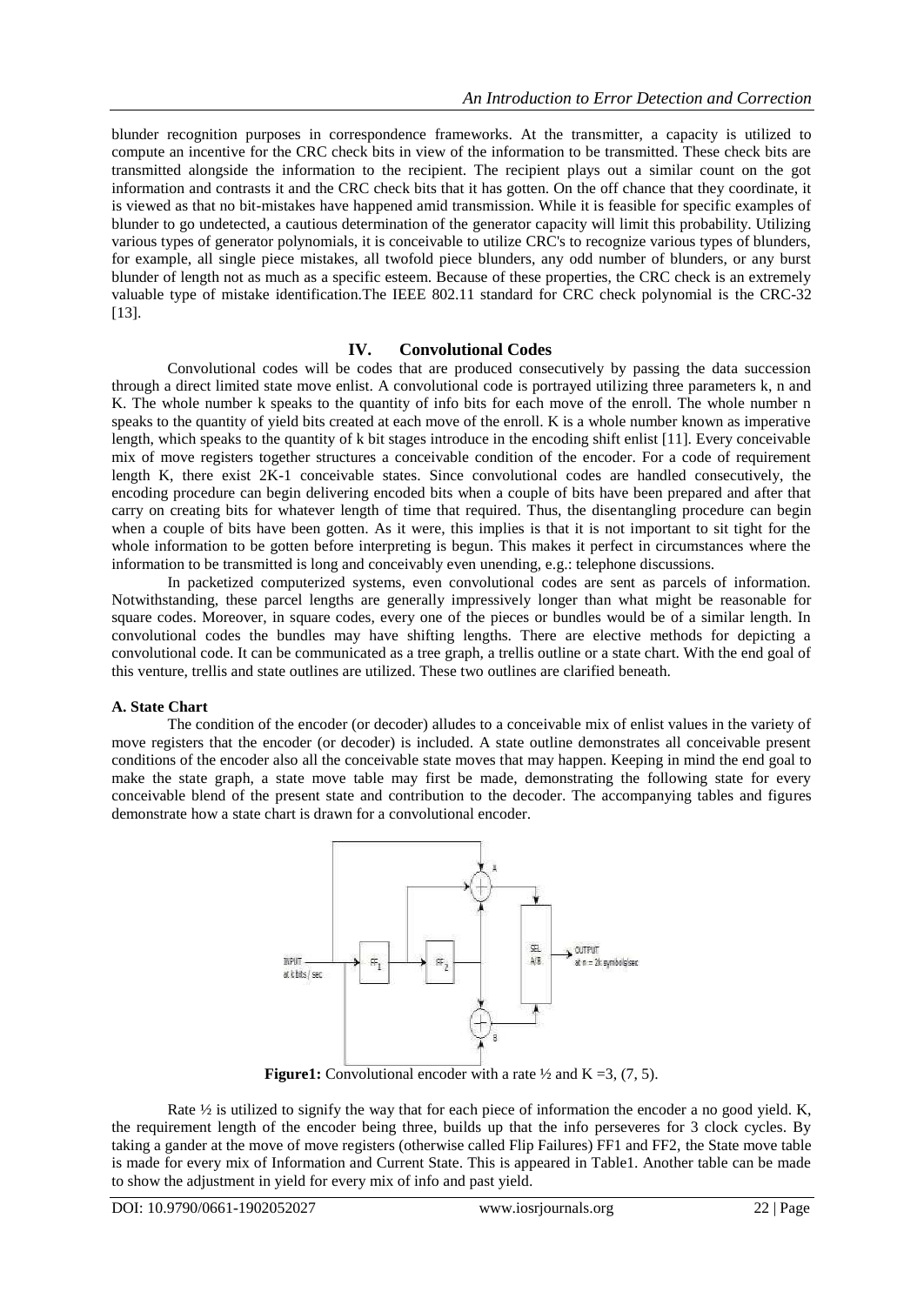| <b>Current State</b><br>(FF <sub>1</sub> FF <sub>2</sub> ) | Next State if |             |
|------------------------------------------------------------|---------------|-------------|
|                                                            | $Input = 0$   | $Input = 1$ |
| 00                                                         | 00            | 10          |
| 01                                                         | 00            | 10          |
| 10                                                         | 01            | 11          |
|                                                            |               |             |
|                                                            |               |             |

**Table 1:** State Transition Table

This is called the Output Table and is shown in Table 2.

| Current Output | Output Symbols if |             |
|----------------|-------------------|-------------|
|                | $Input = 0$       | $Input = 1$ |
| 00             | $^{00}$           | 11          |
|                |                   | 00          |
| 10             | 10                | $^{01}$     |
|                |                   |             |

| Table 2: Output Table |  |  |
|-----------------------|--|--|
|-----------------------|--|--|

At last, utilizing the data from Table 1 and Table 2, the state graph is made as appeared in Figure 2. The qualities inside the circles demonstrate the condition of the flip lemon. The qualities on the bolts demonstrate the yield of the encoder.



# **Figure 2:** State Diagram

#### *B. Trellis Graph*

*In a trellis graph the mappings from current state to next state are done in a marginally unique way as appeared in Figure 3. Moreover, the outline is stretched out to speak to all the time cases until the entire message is decoded. In the accompanying Figure 3, a trellis chart is drawn for the previously mentioned convolutional encoder. The entire trellis outline will reproduce this figure for each time case that will be considered.*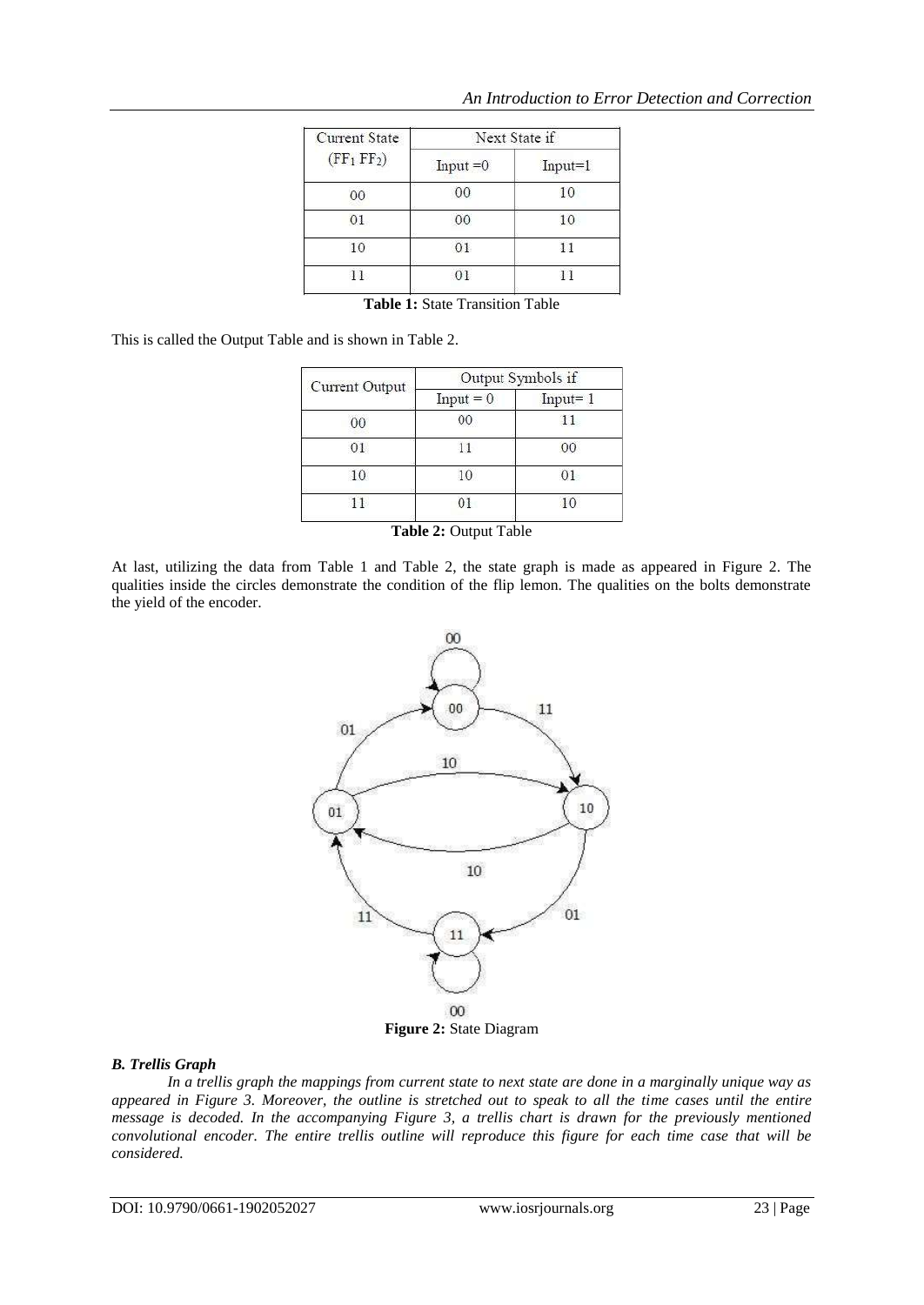

## **V. Automatic Repeat Request (Arq)**

Automatic Repeat Request for or ARQ is a strategy in which the collector sends back a positive affirmation if no mistakes are identified in the gotten message. So as to do this, the transmitter sends a Cyclic Excess Check or CRC alongside the message. The CRC check bits are computed in light of the information to be transmitted. At the beneficiary, the CRC is ascertained again utilizing the gotten bits. On the off chance that the ascertained CRC bits coordinate those got, the information got is viewed as exact and an affirmation is sent back to the transmitter. The sender sits tight for this affirmation. In the event that it doesn't get an affirmation (ACK) inside a predefined time, or on the off chance that it gets a negative affirmation (NAK), it retransmits the message [11].This retransmission is done either until it gets an ACK or until it surpasses a predetermined number of retransmissions.

This technique has various disadvantages. Initially, transmission of an entire message takes any longer as the sender needs to continue sitting tight for affirmations from the recipient. Besides, because of this postponement, it is impractical to have pragmatic, continuous, two-way correspondences. There are a couple of straightforward varieties to the standard Stop-and-Hold up ARQ, for example, Backpedal N ARQ, specific rehash ARQ. These are portrayed beneath.

## **A. 'Stop and Hold up' ARQ**

In this technique, the transmitter sends a parcel and sits tight for a positive affirmation. Just once it gets this ACK does it continue to send the following parcel. This technique brings about a considerable measure of postponements as the transmitter needs to sit tight for an affirmation. It is likewise inclined to assaults where a vindictive client continues sending NAK messages ceaselessly. Accordingly the transmitter continues retransmitting a similar bundle and the correspondence channel separates.

#### **B. "Consistent" ARQ**

In this strategy, the transmitter transmits parcels persistently until it gets a NAK. An arrangement number is appointed to each transmitted parcel with the goal that it might be legitimately referenced by the NAK. There are two ways a NAK is handled.

#### **1) 'Backpedal N' ARQ**

In - back\_Go-N' ARQ, the parcel that was received all the packets that in followed error after it until is r the NAK was gotten. N alludes to the quantity of parcels that must be followed back to achieve the bundle that was gotten in mistake. Now and again this esteem is resolved utilizing the succession number referenced in the NAK. In others, it is ascertained utilizing roundtrip delay. The disservice of this technique is that despite the fact that ensuing bundles may have been gotten without blunder, they must be disposed of and retransmitted again bringing about loss of proficiency. This inconvenience is overcome by utilizing Specific rehash ARQ.

# **2) 'Particular rehash' ARQ**

In Particular rehash ARQ, just the parcel that was gotten in blunder should be retransmitted when a NAK is gotten. Alternate parcels that have as of now been sent meanwhile are put away in a support and can be utilized once the bundle in blunder is retransmitted accurately. The transmissions then get from the latest relevant point of interest. Nonstop ARQ requires a higher memory limit when contrasted with Stop and Hold up ARQ. Nonetheless it diminishes postponement and expands data throughput. The principle favorable position of ARQ is that as it distinguishes blunders (utilizing CRC check bits) yet makes no endeavor to right them, it requires significantly less difficult disentangling hardware and a great deal less repetition when contrasted with Forward Mistake Revision methods which are depicted underneath. The immense downside in any case, is that the ARQ technique may require a substantial number of retransmissions to get the right bundle, particularly if the medium is uproarious.Subsequently the postponement in getting messages crosswise over perhaps inordinate.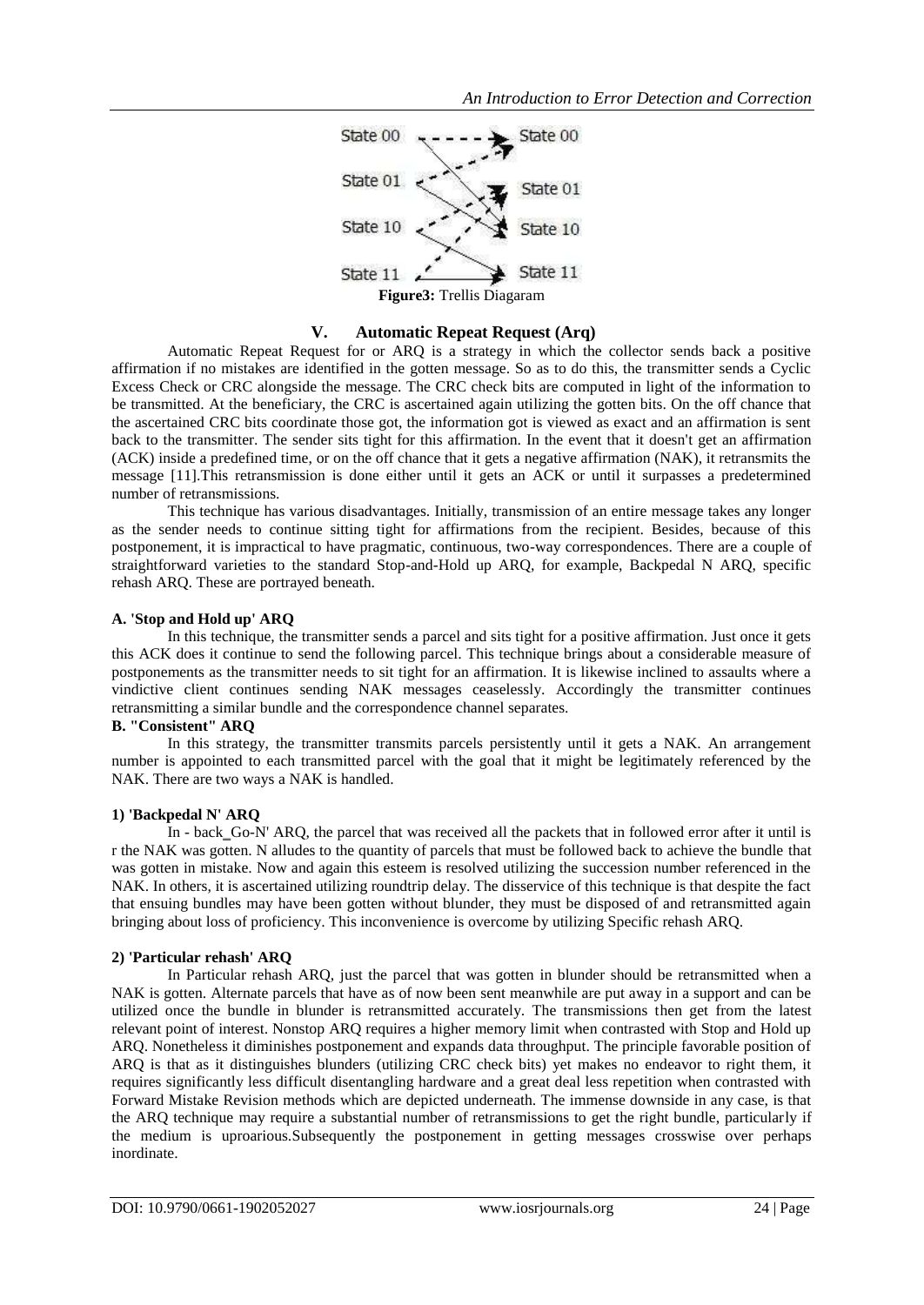# **VI. Half Breed Automatic Repeat Request For (H-Arq)**

Half breed Automatic Repeat Request for or H-ARQ is another variety of the ARQ strategy. In this system, blunder adjustment data is likewise transmitted alongside the code. This gives a superior execution particularly when there are a considerable measure of blunders happening. On the other side, it presents a bigger measure of excess in the data sent and in this way diminishes the rate at which the genuine data can be transmitted. There are two various types of H-ARQ, to be specific Sort I HARQ and Sort II HARQ. Sort I-HARQ is fundamentally the same as ARQ aside from that for this situation both mistake identification and in addition forward blunder redress (FEC) bits are added to the data before transmission. At the recipient, mistake rectification data is utilized to adjust any blunders that happened amid transmission. The mistake discovery data is then used to check whether all blunders were amended. In the event that the transmission channel was poor and many piece blunders happened, mistakes might be available even after the blunder remedy handle. For this situation, when all mistakes have not been redressed, the bundle is disposed of and another parcel is asked. In Sort II-HARQ, the main transmission is sent with just mistake identification data. In the event that this transmission is not gotten mistake free, the second transmission is sent alongside blunder rectification data. In the event that the second transmission is additionally not blunder free, data from the first and second parcel can be consolidated to dispose of the mistake. Transmitting FEC data can twofold or triple the message length. Blunder recognition data then again requires less quantities of extra bits. The upside of Sort II HARQ along these lines, is that it builds the proficiency of the code to that of straightforward ARQ when channel conditions are great and gives the effectiveness of Sort I HARQ when channel conditions are awful.

# **VII. Viterbi System**

Viterbi calculation is the best mistake rectification strategy utilized right now in correspondence frameworks. It is exchange off between many-sided quality of equipment and power utilization. The Viterbi Calculation (VA) was initially proposed as an answer for the unraveling of convolutional codes by Andrew J. Viterbi in 1967.

## **A. Translating System**

There are two principle systems, by which Viterbi disentangling might be done to be specific, the Enroll Trade component and the Trace back instrument. Enroll trade instruments, as clarified by Ranpara and Sam Ha [12] store the incompletely decoded yield grouping along the way. The benefit of this approach is that it takes out the requirement for trace back and subsequently diminishes inertness. However at each stage, the substance of each enlist should be replicated to the following stage. This makes the equipment mind boggling and more vitality devouring than the trace back system. Trace back systems utilize a solitary piece to show whether the survivor branch originated from the upper or lower way. This data is utilized to trace back the surviving way from the last state to the underlying state. This way can then be utilized to get the decoded arrangement. Trace back components turn out to be less vitality devouring and will henceforth be the approach followed in this venture. Interpreting might be done utilizing either hard choice sources of info or delicate choice information sources. Inputs that land at the collector may not be precisely zero or one. Having been influenced by clamor, they will have values in the middle of and considerably higher or lower than zero and one. The qualities may likewise be intricate in nature. In the hard choice Viterbi decoder, each info that touches base at the recipient is changed over into a paired esteem (either 0 or 1). In the delicate choice Viterbi decoder, a few levels are made and the arriving info is ordered into a level that is nearest to its esteem. On the off chance that the conceivable qualities are part into 8 choice levels, these levels might be spoken to by 3 bits and this is known as a 3 bit Delicate choice.

Figure 4 demonstrates the different stages required to translate information utilizing the Viterbi Calculation. The deciphering component includes three noteworthy stages in particular the Branch Metric Calculation Unit, the Way Metric Calculation and Include Think about Select (ACS) Unit and the Trace back Unit. A schematic portrayal of the decoder is depicted underneath.



**Figure 4:** Schematic representation of the Viterbi decoding block

# *Piece1. Branch Metric Computation (BMC):*

*For each express, the Hamming separation between the got bits and the normal bits is ascertained. Hamming separation between two images of a similar length is computed as the quantity of bits that are distinctive between them. These branch metric qualities are passed to Piece 2. On the off chance that delicate*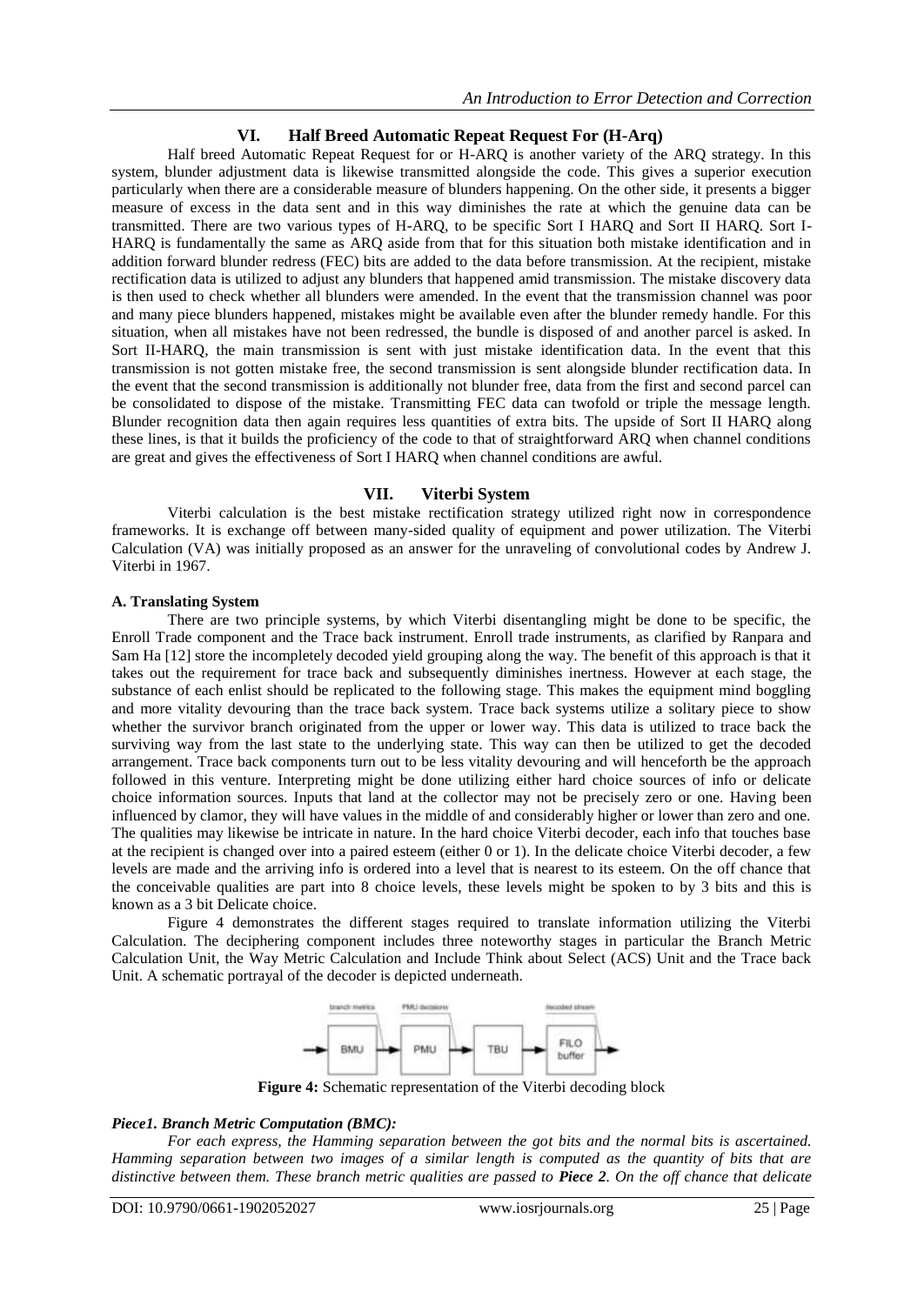*choice sources of info were to be utilized, branch metric would be figured as the squared Euclidean separation between the got images [13][14][15]. The squared Euclidean separation is given as (a1-b1)2 + (a2-b2)2 + (a3 b3)2 where a1, a2, a3 and b1, b2, b3 are the three delicate choice bits of the got and expected bits separately.* 

*A way metric unit abridges branch measurements to get measurements for ways, where K is the limitation length of the code, one of which can in the long run be picked as ideal. Each clock it decides, throwing off wittingly nonoptimal ways. The consequences of these choices are composed to the memory of a traceback unit. The center components of a PMU are ACS (Include Think about Select) units. The route in which they are associated between themselves is characterized by a particular code's trellis outline. It is conceivable to screen the clamor level on the approaching piece stream by observing the rate of development of the "best" way metric. A less difficult approach to do this is to screen a solitary area or "state" and watch it pass "upward" through say four discrete levels inside the scope of the gatherer. As it goes upward through each of these limits, a counter is augmented that mirrors the "commotion" display on the approaching sign.* 

*Piece 3. Traceback Unit: The worldwide champ for the present state is gotten from Square 2. Its antecedent is chosen in the way portrayed in past area. Along these lines, working in reverse through the trellis, the way with the base collected way metric is chosen. This way is known as the traceback way. A diagrammatic depiction will help envision this procedure. Figure 5 depicts the trellis outline for a ½ K=3 (7, 5) coder with test input taken as the got information.*



**Figure 5:** Selected minimum error path for a  $\frac{1}{2}$  K = 3 (7, 5) coder

#### **VIII. Conclusion**

All mistake location, redress controlling systems has been considered. In any case, it has been found that viterbi is most productive mistake redress component in long separation correspondence. Taking after focuses legitimize my view:

- 1. Now a days convolutional encoders are utilized as a part of all correspondence at the transmitter and the transmitter channel is more inclined to Added substance White Gaussian Commotion (AWGN) which presents mistake in information. To right mistakes either successive unraveling (Fano coding) or most probability instrument (viterbi decoder) is utilized. Be that as it may, viterbi decoder adjusts mistake precisely.
- 2. Viterbi decoder accept that mistakes happen occasionally, the likelihood of blunder is little and mistakes are dispersed haphazardly.

#### **References**

- [1]. Sklar, B., 2001. *Digital Communications –Fundamentals and Applications*. 2nd ed. New Jersey: Prentice Hall
- [2]. C. E. Shannon, ―A mathematical theory of –communicat423,623–656, Jul./Oct. 1948.
- [3]. T. Richardson and R. Urbanke, Modern Coding Theory. Cambridge University Press, 2007.
- [4]. Z. Zhang, V. Anantharam, M. Wainwright,-Tethernet LDPCanddecoderB .designNikol with low error floors, l-StateCircuits,IEEEvol.45,no . Journal4,pp.843–855,Aprof.2010Solid.
- [5]. P. Grover, K. Woyach, and A. Sahai, —Towards-levelpowera com consumption, IEEE J. Select. –1755, AreasSept. 2011 Commun.., vol. 29
- [6]. P. Grover, A. Goldsmith,mitsandoncomplexityA. andSahai,powerconsumption—Fundamentaincoded communication, l in extended version of paper present
- [7]. P. Grover and A. Sahai, ―Fundamental bounds on the i the 45th Annual Conference on Information Sciences and Systems (CISS), March 2011, pp. 1 –6.
- [8]. ——, —Green codes:-efficientshort -rangeEnergycommunication, in Proceedin Information Theory, Toronto, Canada, Jul. 2008.
- [9]. Shannon, C.E., 1948. A Mathematical Theory of Communication. *Bell SystemTechnical Journal*, vol. 27, pp.379-423.
- [10]. Proakis, J.G., 2003. *Digital Communications.* 3rd ed. New York: McGraw-Hill, Inc.
- [11]. Wikipedia. *General Algorithm - Hamming Codes*. [Online]. Available at: <http://en.wikipedia .org/wiki/Hamming\_ code#General\_algorithm> [Accessed 15 May 2010]